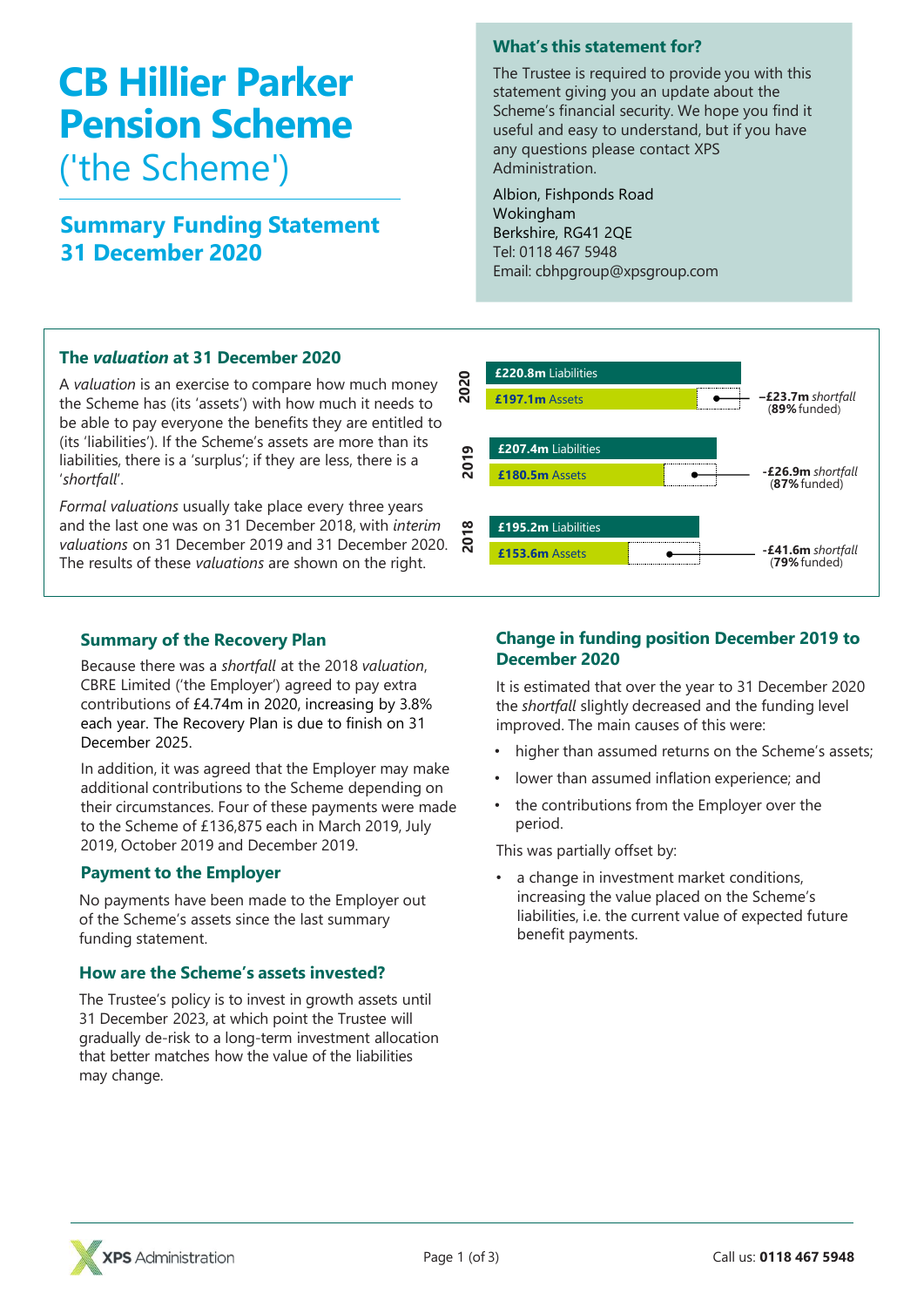# How the Scheme works

This section has some information about this statement and the Scheme. If you would like any more information about the Scheme or your benefits, please contact XPS Administration.

# **How is my pension paid for?**

The Employer pays contributions to the Scheme so that the Trustee can pay pensions to Scheme members when they retire. The money to pay for members' pensions is held in a common fund. It is not held in separate funds for each individual. The Trustee's goal is for the Scheme to have enough money to pay all members their benefits, both now and into the future.

#### **How do you work out how much the Scheme needs?**

As part of the *formal valuation*, the Trustee agrees a funding plan (the Statement of Funding Principles) with the Employer, which aims to make sure there is enough money in the Scheme to pay for pensions now and into the future. The Employer also pays the cost of running the Scheme every year. This is why the Scheme relies on the Employer's continuing support.

#### **Why does there not have to be enough money to secure benefits with an insurance company?**

Insurers take a very cautious view of the future and need to make a profit; they will also take into account the future cost of running the Scheme. This means the cost of securing pensions in this way is considerably more expensive than if the Scheme runs normally with the continuing support of the Employer. Aiming to have enough money to cover that cost would likely mean that the Scheme will have far more than it actually needs if it keeps running.

The Trustee and Employer's approach of ensuring that the Scheme has sufficient funds to provide members' benefits from within the Scheme is in line with the requirements of the relevant legislation and normal practice, as described by the *Pensions Regulator.* 

# **What would happen if the Scheme started to wind-up?**

Whilst the Scheme remains ongoing, even though funding may temporarily be below target, benefits will continue to be paid in full.

However, if the Scheme *winds-up*, you might not get the full amount of pension you have built up, even if the Scheme is fully funded under the agreed funding plan. Details of the ways in which the Scheme may *wind-up* are set out below:

**1.** If the Scheme were to start to *wind-up*, the Employer would be required to pay enough into the Scheme to enable the members' benefits to be completely secured with an insurance company.

As at 31 December 2018, it was estimated that the amount required to ensure that all members' benefits could have been purchased in full from an insurance company if the Scheme had started *winding-up* was approximately £318.6m i.e. a *shortfall* of approximately £165.0m.

In the event of insolvency, the Trustee has agreed a guarantee such that CBRE Group Inc will be liable to pay an additional lump sum of £44.8m reducing in line with Employer contributions paid since 31 October 2014.

**The** *wind–up* **figure is included for compliance purposes and does not in any way imply that the Trustee or Employer is thinking of** *winding-up* **the Scheme.**

- **2.** If CBRE Limited became insolvent, the *Pension Protection Fund (PPF)* might be able to take over the Scheme and pay compensation to members. This compensation would be at a lower level than the benefits that would otherwise be payable from the Scheme.
- **3.** If CBRE Limited became insolvent, and the Scheme can secure benefits with an insurance company at a higher level than the *PPF* compensation then the Scheme would not be taken over by the *PPF*. The Scheme would instead secure members' benefits with an insurance company at as high a level as possible.

### **The** *Pensions Regulator*

#### **In certain circumstances the** *Pensions Regulator* **can:**



- Direct how the Scheme's liabilities must be calculated
- Set the period for removing any funding *shortfall*
- Set the level of Employer contributions to be paid
- Change the way members build up benefits in the future

*None of these things have happened in the Scheme.*